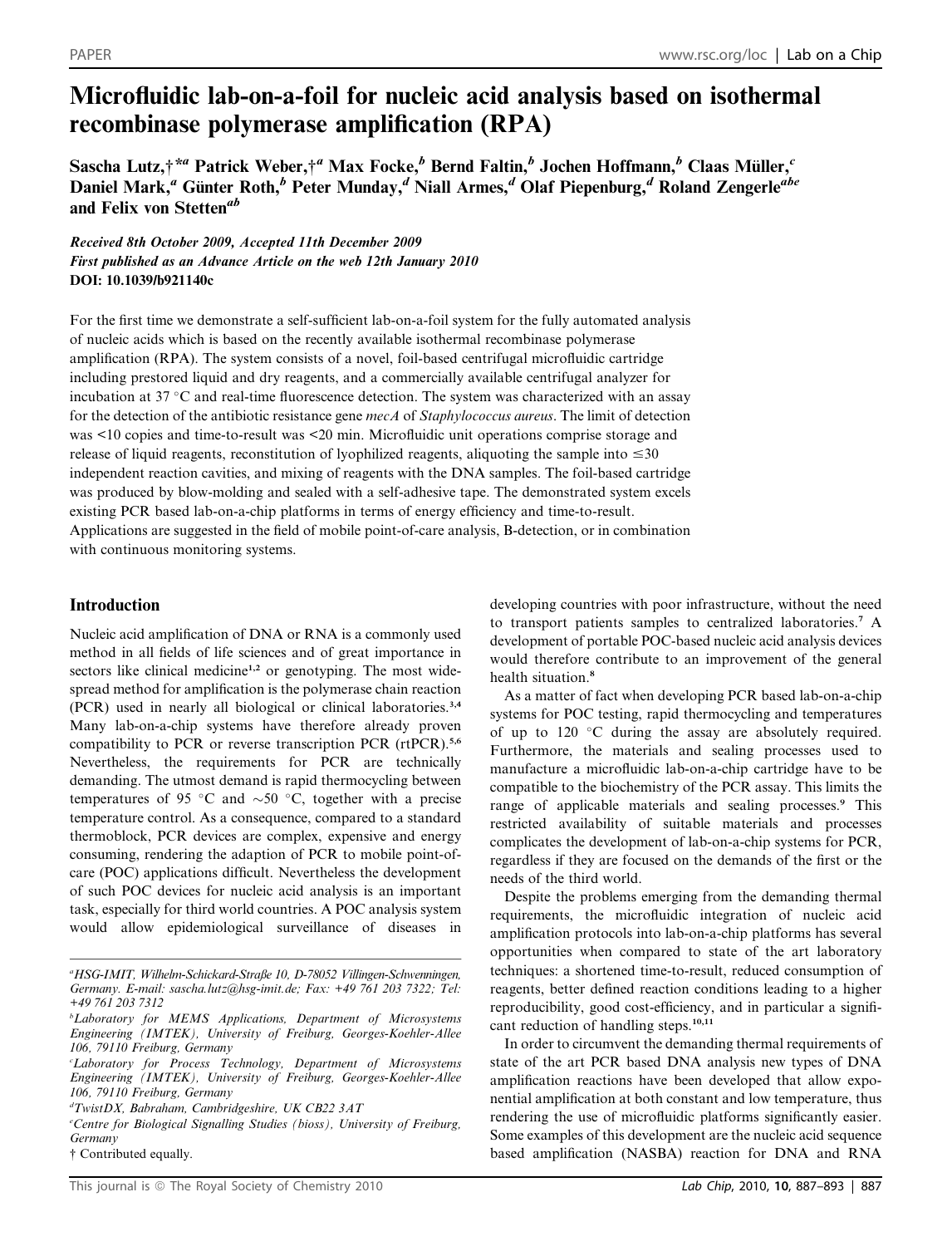amplification, $12$  the single strand displacement amplification method (SDA),13,14 the loop-mediated isothermal amplification  $(LAMP)$ ,<sup>15</sup> the self-sustained sequence replication  $(3SR)^{16}$  the rolling circle amplification  $(RCA)^{17}$  and helicase-dependent isothermal amplification.<sup>18</sup>

In addition to some of the above mentioned reactions NASBA has already been integrated in lab-on-a-chip platforms. The integration of a NASBA reaction in a lab-on-a-chip was demonstrated in 2004 and 2008.19,20 The integration of LAMP assays into microchambers was demonstrated by Zhang et al. and Noji et  $al^{21,22}$  Despite the attractiveness of these techniques some drawbacks have to be mentioned. A problem for the integration of LAMP assays in point-of-care devices is still the temperature of 65  $\degree$ C needed during the reaction. Even without the need of thermocycling, keeping this temperature makes devices for this assay quite energy consuming.

NASBA assays are performed at a temperature of 42  $^{\circ}$ C only. But with NASBA it is not possible to amplify double-stranded DNA without an initial temperature step of 95 $\degree$ C.

In this paper we, for the first time, present a lab-on-a-chip cartridge designed for the automated amplification of doublestranded DNA based on recombinase polymerase amplification (RPA). The reaction was first published in 2006 by Piepenburg and colleagues.<sup>23</sup> Characteristic of the reaction is a constant temperature, the typical optimum being  $37$  °C. Compared to other isothermal amplification approaches, temperatures above  $37 \degree C$  are not required. Sensitivity of RPA is similar compared to PCR, and amplification and detection of less then 10 copies of DNA have been demonstrated. The amplification of DNA is based on the binding of oligonucleotide primers to template DNA and a polymerase-based primer extension like in PCR. But instead of the temperature-driven melting of the double-stranded DNA like in PCR, RPA uses the properties of a nucleoprotein complex formed by the recombinase enzyme and the oligonucleotide primer, to facilitate the strand exchange of non-template strand and primer at the primer binding sites.<sup>2426</sup> Primer elongation is performed by a strand displacing DNA polymerase, the DNA polymerase I homologue from Staphylococcus aureus. Single-stranded DNA molecules, such as amplification reaction intermediates are stabilized by single-stranded DNA binding proteins (gp32). The proteins exploited for this application are important components of the DNA recombination and repair systems of bacteriophages.<sup>27</sup>

Due to the robustness of its biochemistry and the possibility to present the reagents in a lyophilized form, RPA can be rendered into a simple-to-use format that lends itself to POC applications by untrained personnel, especially if the number of samples tested at the same time is low. However, for certain applications there are distinct advantages in using a more sophisticated detection platform such as the presented lab-on-a-chip system. These advantages are: (a) an overall reduction in liquid handling time for medium-throughput tests, (b) the option to split a single test sample into individual reaction chambers and thus increase the number of samples analyzed in parallel (spatial multiplexing) while drastically reducing the costs per assay and (c) the possibility to control the synchronous start of all reactions in one experimental setup, thereby allowing an estimation of starting amounts of template. The lab-on-a-chip format described here delivers these advantages by reducing the liquid handling

performed by the user to the initial addition of the sample, while automating all subsequent liquid transfer and mixing operations. To allow compatibility of our system to the exigencies of mass production the fluidic cartridge is based on a foil structured by a thermoforming process. The foil cartridge includes fluidic cavities for the processing of up to 30 samples in parallel. Under rotation the liquid is transferred to the fluidic chamber with the lyophilized RPA mix. A unidirectional shake mode mixing protocol guarantees a homogeneous distribution of the molecules that are necessary for the reaction, in the buffer. After mixing the total volume of 50  $\mu$ L reaction buffer is split into five 10 mL aliquots. These aliquots enter the reaction chambers containing the sample fluid via a spinning frequency controlled centrifugo-pneumatic valve. As proof of principle, the RPAlyophilisate was prepared for the detection of the antibiotic resistance gene mecA from S. aureus and stored on disc.

# Experimental

## Fabrication and preparation

The fabrication of the foil substrates comprises three steps. First, a CAD-constructed positive master structure is micromilled in a cyclic olefin copolymer (COC) substrate. The structured COC master is washed with isopropanol followed by a wash with DI-water and then dried under nitrogen-flow.

Second, the positive master is cast with PDMS Elastosil RT 607,<sup>28</sup> forming a negative master containing all cavities of the milled original.<sup>29</sup> Directly after the two components of Elastosil are mixed, the PDMS prepolymer is degassed in a laboratory exsiccator at 100 mbar for 5 min. Then the PDMS is cast onto the positive master. Reproducible curing is achieved in a modified hot embossing machine (MB series, Schmidt-Maschinentechnik, Bretten, Germany),<sup>30</sup> where another degassing process is implemented for 3 min at 3 mbar, after which the PDMS is cured at a temperature of 95 °C for 30 min. After demoulding a final curing step is performed for 3 h at a temperature of 120  $^{\circ}$ C.

The third fabrication step, the thermoforming of the foil, is executed in the hot embossing machine. A cyclic olefin polymer (COP) foil (Zeonex ZF14 from Zeon Chemicals L.P.) with a thickness of  $188 \mu m^{31}$  is fixed above the PDMS master by a blow-molding tool. Foil structuring is realized by heating to 180 °C, evacuation of the process chamber, followed by blowmolding at a nitrogen pressure of 2.5 bar.

After thermoforming, the foil is cleaned with isopropanol and water. Global hydrophilization to alleviate capillary priming of microfluidic channels and to avoid unspecific adsorption of molecules onto the foil is realized with a BSA blocking buffer containing  $0.1\%$  (w/v) of BSA fraction V (Carl Roth) in d-PBS (GIBCO) with  $0.1\%$  (w/v) Tween 20 (Riedel de Häen). Coating is performed by incubating the cartridge in a petridish overnight at a temperature of  $4 °C$ . Afterwards the foil is washed three times in PBS containing 0.3% (w/v) Tween 20. The cartridge is dried under a constant nitrogen-flow.

RPA rehydration buffer is prepared for prestorage in glass ampoules (Hilgenberg, Malsfeld, Germany). The capillaries are filled with 55  $\mu$ L of rehydration buffer and sealed using a double nozzle Bunsen burner (Hilgenberg, Malsfeld, Germany). The ampoules are placed inside the storage chamber which is located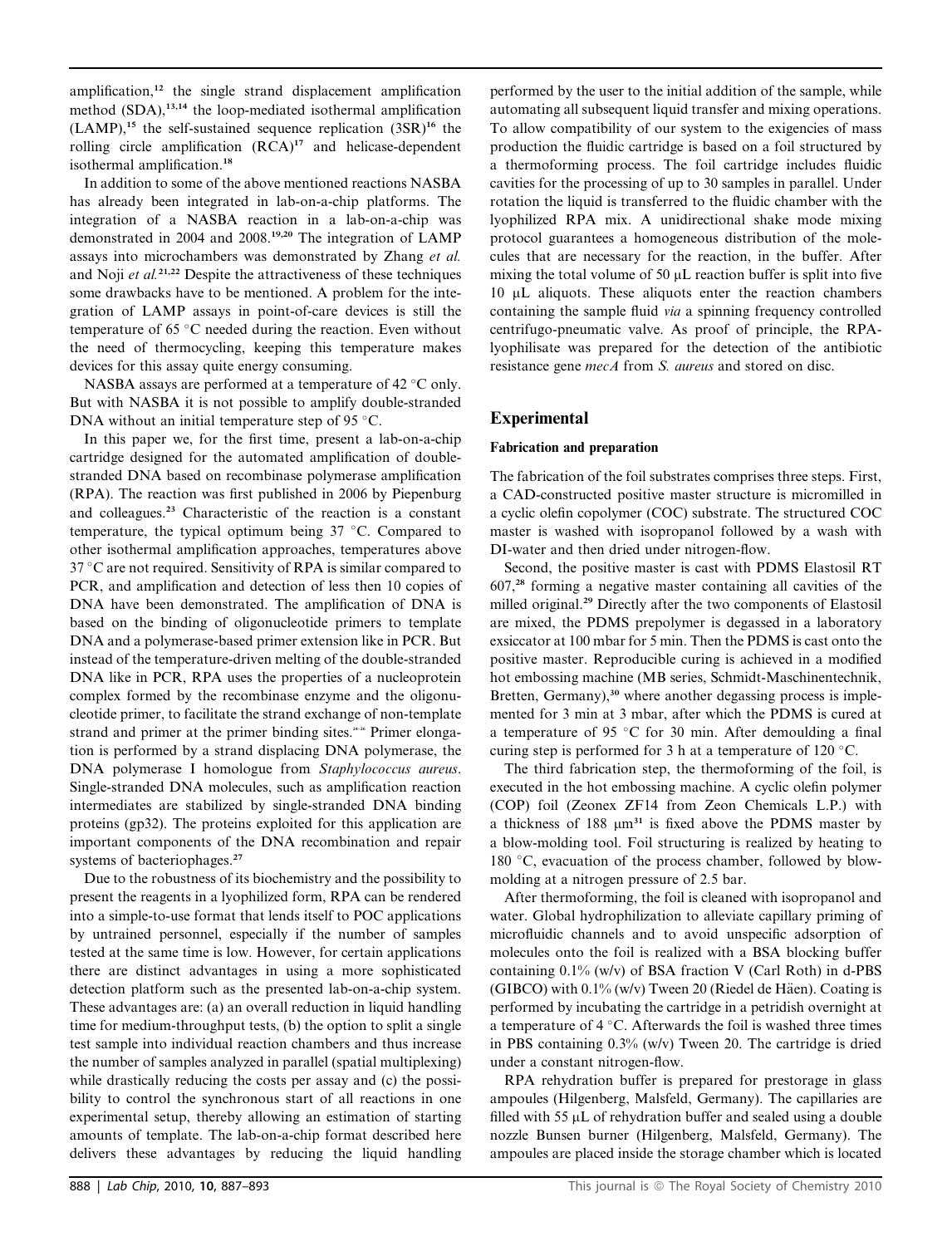adjacent to the center of rotation of the centrifugal cartridge. Then, the lyophilized reagents are placed in the cartridge. Finally the lab-on-a-chip system is sealed with a self-adhesive sealing foil (order no. 90.1994, Sarstedt, Nümbrecht, Germany).

## Instrumentation

The readout is performed in a thermocycler for real-time PCR, a modified Rotor-Gene 2000 from Corbett Life Sciences (now part of Qiagen), Australia. Modification of the device allows the rotor to run with two spinning frequencies of 6.6 Hz and 27 Hz. After the glass capillaries are crushed the foil cartridge is inserted into a custom-made rotor inside the device. The rotor in combination with our fluidic disc ensures that all reaction cavities are located in an identical position as PCR tubes used in the ''standard'' Rotor-Gene, thus enabling ''standard real-time readout'' and analysis by the Rotor-Gene 2000 software.

## Recombinase polymerase amplification

All materials for the RPA reaction including buffers and lyophilisates are supplied by the company TwistDX, UK.<sup>32</sup>

The DNA sample is a double-stranded PCR product of a 420 base pair long fragment of the mecA gene of S. aureus. For the RPA reaction the DNA stock solution is dissolved in dilution buffer consisting of TE-buffer (10 mM Tris–HCl/pH 8, 0.1 mM EDTA) and 1 ng  $\mu L^{-1}$  herring sperm DNA. The rehydration buffer contains potassium acetate, magnesium acetate, dithiothreitol and tris(hydroxymethyl)-aminomethane and PEG35000, as supplied by TwistDX. The lyophilisate contains the polymerase system, including dNTPs, adenosine-5'-triphosphate, phospho-creatine, the mecA specific primers and detection probe, creatine kinase, S. aureus DNA polymerase I and components of a bacteriophage derived recombination system consisting of the proteins gp32 (single-stranded DNA binding protein), uvsX (recombinase) and the uvsY (recombinase load factor). The probe molecule contains three functional groups: the fluorophore fluorescein, the quencher BHQ1 and an abasic site mimic (tetrahydrofuran). The latter is a substrate for the enzyme exonuclease III, which is present in the reaction. Detection is enabled by cleavage of the probe in a double-stranded DNA after recognition of the amplification material by the probe sequence.

For a conventional RPA reaction in a standard reaction tube 1  $\mu$ L of the diluted mecA sample is mixed with 48  $\mu$ L of rehydration buffer in a 200  $\mu$ L reaction tube. The tube is vortexed 3 times for 5 s and spun down in a centrifuge at 96g. A volume of  $49 \mu L$  of the mixture of DNA sample and rehydration buffer is pipetted into a 200  $\mu$ L polypropylene tube containing the lyophilisate for the RPA reaction. After rehydration the total tube volume is 50  $\mu$ L. The amplification reaction starts immediately when the DNA sample is added into the tube containing the lyophilisate. The tube has to be mixed thoroughly (e.g. by vortexing) before it is mounted into the processing and readout device. The Rotor-Gene 2000 establishes a constant temperature of 37 °C for the RPA reaction. According to the protocol after 3 min the tubes are removed from the device and an additional vortexing step is performed to get a proper mixing and better defined reaction. Then the tube is placed in the Rotor-Gene 2000 again and the amplification is monitored in real-time.

The presented microfluidic foil cartridge (Fig. 1) for isothermal DNA amplification by RPA features 6 identical fluidic structures. Each of these structures is capable of testing up to 5 different samples in the presence of a specific target, allowing testing of up to 30 different samples per run. All fluidic operations are controlled by the spinning frequencies which are applicable on the processing device, a modified Rotor-Gene 2000, and no active valves or pumps are needed.

As the presented disc exploits centrifugal microfluidics also high viscous liquids such as concentrated PEG solutions which are required for RPA can be transported and problems related to the formation of gas bubbles are excluded.<sup>33</sup>

As shown in Fig. 2A the radial inner part of the fluidic structure comprises the liquid reagent storage chamber that contains  $55 \mu L$  of prestored reaction buffer, which is sealed into a glass ampoule. Before the analysis starts the rehydration buffer is released from the ampoule by crushing the glass by mechanical compression of the elastic storage cavity. The liquid reagent storage chamber is interconnected via a comb structure that holds back glass splinters, to a mixing chamber, where the dry reagents are prestored. By spinning the cartridge at a frequency of 27 Hz for 1 min the complete buffer volume is transferred into the mixing chamber, without glass splinters. In the mixing chamber fast dissolving of the lyophilisate is achieved by a unidirectional shake mode protocol.<sup>34,35</sup> In this protocol an alternating acceleration and deceleration of the foil cartridge enhance mixing due to the Euler force and thus generate a homogeneous distribution of the reagents in the buffer within 2 min (Fig. 2Bii).

For the unidirectional shake mode the spinning frequency varies between 6.6 Hz and 27 Hz with an acceleration of 5 Hz  $s^{-1}$ periodically. By stopping the rotation of the cartridge a siphon connecting the mixing chamber with an aliquoting structure primes due to capillary forces (Fig. 2Biii). By spinning the cartridge again at 6.6 Hz the buffer will be released through the primed siphon from the mixing chamber into the aliquoting structure (Fig. 2Biv).

Aliquoting is implemented as follows: a supply channel fills 5 metering channels with a volume of  $10 \mu$ L each, while excess fluid is transported into a waste reservoir. During aliquoting at a rotation frequency of 6.6 Hz, centrifugo-pneumatic valves keep



Fig. 1 Photograph of a foil disc assembled with liquid reagent containers and lyophilisate reagents featuring 6 fluidic structures, each capable of processing 5 assays in parallel. For demonstration purposes the buffer is replaced by red ink.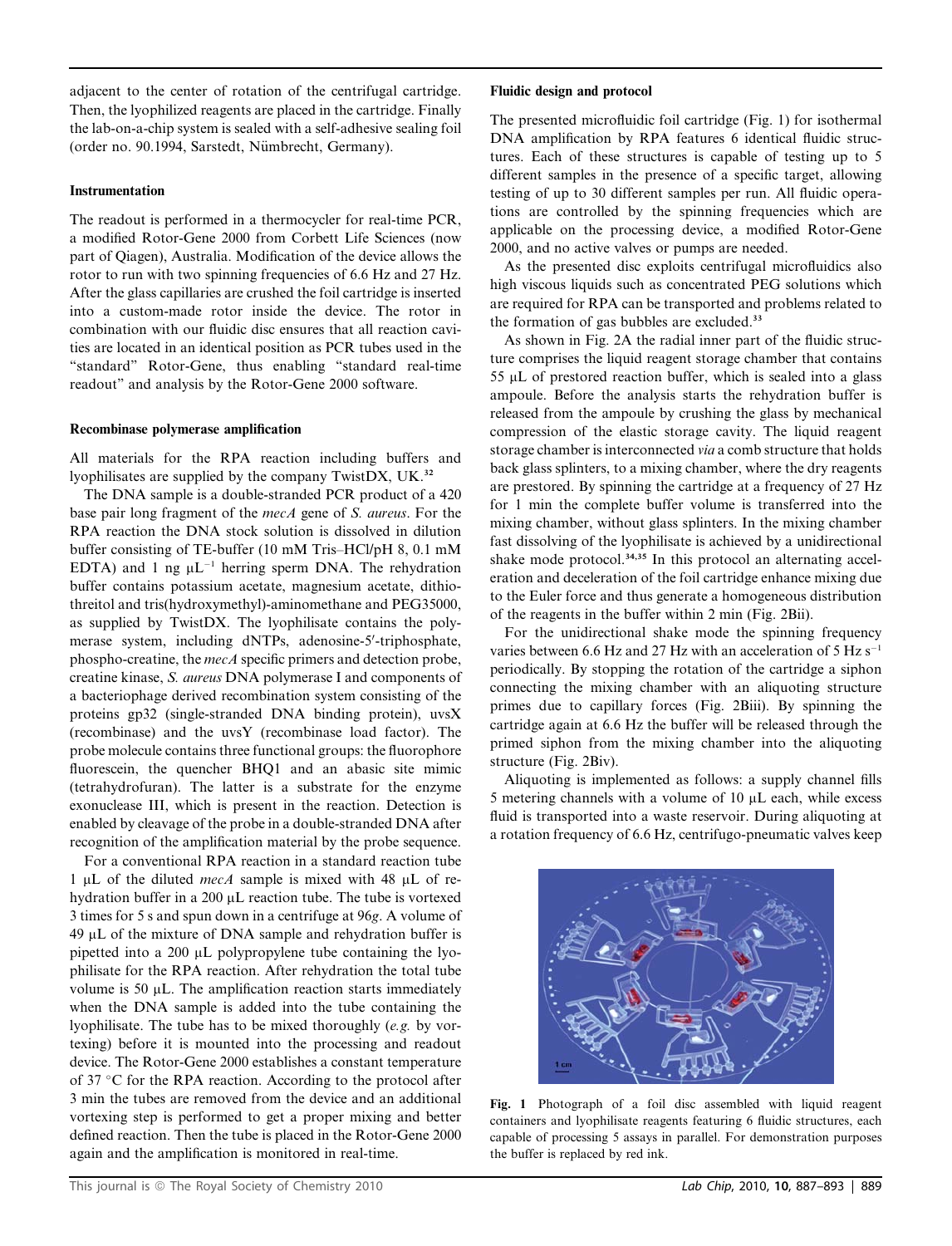

Fig. 2 (A) Photograph of the thermoformed lab-on-a-chip cartridge. The foil disc features a chamber with a glass capillary containing 50  $\mu$ L buffer for RPA and a chamber with a lyophilisate. A capillary siphon and a centrifugo-pneumatic valve are integrated for fluid control. An aliquoting structure splits the 50  $\mu$ L buffer into 5  $\times$  10  $\mu$ L. (B) (i) The disc is ready to be processed. (ii) After the glass capillary is crushed the liquid is spun into the lyophilisate chamber. (iii) A capillary siphon allows valving between lyophilisate chamber and aliquoting structure. (iv) The 50  $\mu$ L buffer volume is split into  $5 \times 10 \mu L$  aliquots. (v) The fluid fills the reaction chambers via a centrifugo-pneumatic valve. To achieve a higher quality of the photographs the buffer is colored with red ink.

the fluid in the metering chambers. After metering, by switching the spinning frequency between 6.6 Hz and 27 Hz the buffer gradually enters the reaction chambers (Fig. 2Bv), and after 150 s the entire buffer volume is transferred.<sup>36</sup> The DNA sample is added directly into the reaction chambers to minimize the adsorption of DNA molecules along microfluidic channels. Therefore the presented design minimizes the effect of surface adsorption that is a typical problem of microfluidic systems due to high surface to volume ratios. To ensure proper mixing of sample DNA and the reagents in rehydration buffer the spinning frequency alternates from 6.6 Hz to 27 Hz for another minute. The reaction starts immediately as soon as the first droplets of buffer enter the reaction chamber. The reaction chamber is separated from the upstream metering chamber by the centrifugo-pneumatic valve to prevent any well-to-well crosscontamination.

## Results and discussion

Analogous RPA tests were performed with both, the novel labon-a-foil system and, as a reference, in a standard laboratory

tube based process. Results were compared with respect to sensitivity and time-to-result. For all of the tests DNA samples containing concentrations of 200, 20, and  $\sim$ 2 copies per µL (*i.e.*) per reaction) have been prepared from a stock solution by dilution with dilution buffer.

The performance of the fluidic design was tested using 32 structures. All 32 fluidic structures showed full functionality, allowing execution of all fluidic unit operations exploiting the previously described frequency protocol.

#### Tube based reference reactions with  $50 \mu L$  volumes

Reference RPA reactions were performed in standard 200 µL polypropylene tubes. The reactions were setup at room temperature by manually pipetting. Each of the reactions had a volume of 50  $\mu$ L, including 1  $\mu$ L of sample DNA. Notemplate control (NTC) reactions were setup with all assay reagents and pure water instead of sample DNA. The tubes were placed in a 36 tube standard rotor of a Rotor-Gene 2000 instrument which was already pre-heated to a temperature of 37 °C. Readout was performed at a rotational frequency of 6.6 Hz enabling real-time fluorescence measurement of all reactions in parallel.

The results are depicted in Fig. 3. After a lag-phase, the fluorescence intensity increased exponentially for all tested DNA concentrations, surpassing the threshold signal (4 fold NTC signal) in a corresponding threshold time of less than 8 min. For an accurate overall time-to-result for the RPA performed in a tube the time taken for all manual sample processing steps preceding the start of the reaction (time 0 min in Fig. 3) has to be added. A final saturation occurs after 25 to 30 min at a signal intensity in the range of 75 to 90 Relative fluorescence units (RFUs). Certain effects on fluorescence signal intensity after reaching the plateau are probably due to changed reaction conditions towards the end of the incubation and a resulting change in protein binding equilibrium of the DNA binding proteins in the mixture.



Fig. 3 Amplification plot of tube based reference reactions with 50  $\mu$ L volumes. The plot shows the amplification of a sample dilution series. The graph demonstrates the typical progress of the fluorescence signal for RPA. All threshold times (Ct) are below 8 min. The test was performed with samples containing a dilution series of the PCR product of the gene mecA.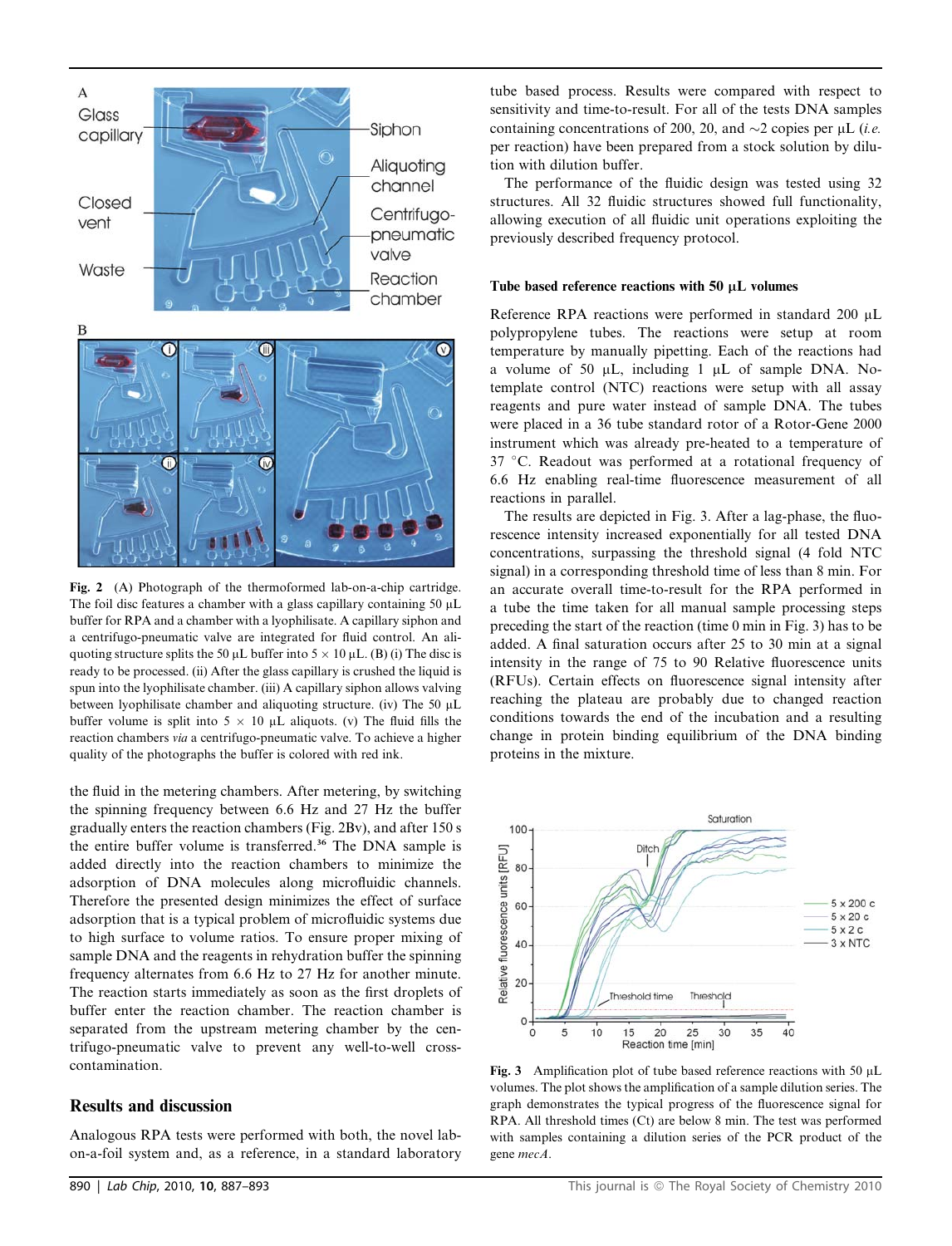#### Lab-on-a-foil based reactions with 10 uL volumes

In the following, the performance of the lab-on-a-foil cartridge based RPA is compared to the performance of the tube based reference reactions. In the presented cartridge the reagents volume per tested sample is reduced from 50  $\mu$ L to 10  $\mu$ L. Blow-molded cartridges were manufactured and loaded with reagents: each mixing chamber with one  $50 \mu L$  piece of lyophilisate, and each buffer reservoir with one glass capillary containing rehydration buffer. Afterwards the cartridges were sealed with adhesive tape.

For setup of the assay, DNA samples of  $1 \mu$ L were pipetted into the inlets, which were subsequently sealed with adhesive tape. The cartridge was placed into the Rotor-Gene 2000 instrument, which was pre-heated to  $37 \degree C$ . The glass capillaries were crushed to release the reaction buffer and the processing of the assay was started: the reaction buffer was transferred to the mixing chamber to dissolve the lyophilisate by an automated frequency protocol. The resulting mixture was aliquoted into  $10 \mu L$  portions and transferred into the reaction chambers containing the DNA samples. Real-time fluorescent detection of the RPA reaction was performed at a rotational frequency of 6.6 Hz.

Results of the lab-on-a-foil based RPA with samples containing 200 copies of the gene  $mech$  are depicted in Fig. 4. The diagram demonstrates a successful RPA reaction in five out of five DNA containing samples within 12 min. The amplification of DNA samples containing 20 copies of the mecA gene showed a similar performance (Fig. 5). All DNA containing samples reach the threshold level within 15 min. Samples containing statistically two copies of mecA have been amplified in the RPA cartridge in two out of seven samples within 12 min (Fig. 6). The reason why samples containing two copies of the gene mecA did not yield a signal could be due to adsorption of the DNA onto the surface and as such decrease of sensitivity of the assay. In all cases the NTCs stayed below the threshold value.

The results show that the RPA reaction is successfully implemented into the presented lab-on-a-chip cartridge. All samples containing 200 and 20 copies have been amplified within 15 min, whilst 2 copies are on the edge of the limit of detection. Therefore a RPA in the presented lab-on-a-chip cartridge can be processed with samples containing low copy numbers of 20 DNA molecules in total.



Fig. 4 Amplification plot of a sample containing  $5 \times 200$  copies of the mecA gene and 5 NTCs processed in the RPA cartridge. The graph shows an exponential rise in the fluorescence signal intensity between 5 and 12 min for all DNA containing samples.



Fig. 5 The graph shows the results of an amplification plot of samples containing 20 copies of the mecA gene processed in the RPA cartridge. All samples have been successfully amplified reaching the threshold value within 15 min. No rise in the fluorescence intensity of the NTCs can be detected.

Taking into account the time for preparation steps like the insertion of the samples into the cartridge, sealing the inlets and putting the disc into the Rotor-Gene 2000, the total time-toresult is below 20 min.

#### Lab-on-a-foil based cross-contamination tests

To evaluate the risk of cross-contaminations between adjacent reaction chambers on the foil cartridge another experiment was performed. Out of the five reaction chambers the central one was filled with 1 µL of sample containing 2000 copies of DNA. All surrounding reaction chambers contained NTCs. Then the labon-a-chip cartridge was processed as described before. The results of this experiment are depicted in Fig. 6. Due to the NTC signal of 2 RFU at the reaction start the threshold value was set to 8 RFU. The blue line of the 2000 DNA copies shows a RPAtypical progression. 7 min after the buffer entered the reaction chamber, this sample crosses the threshold value showing an exponential fluorescence signal increase. The fluorescence intensities of the neighboring reaction chambers that contain the NTCs show a constant signal height of 2.5 RFU. No signal in the NTC containing chambers, as shown in Fig. 7, was observed.



Fig. 6 This graph depicts results of a RPA reaction processed in the cartridge. Two out of seven samples containing statistically 2 copies of the mecA gene have been amplified and detected within 12 min. All other samples including the NTCs show no amplification.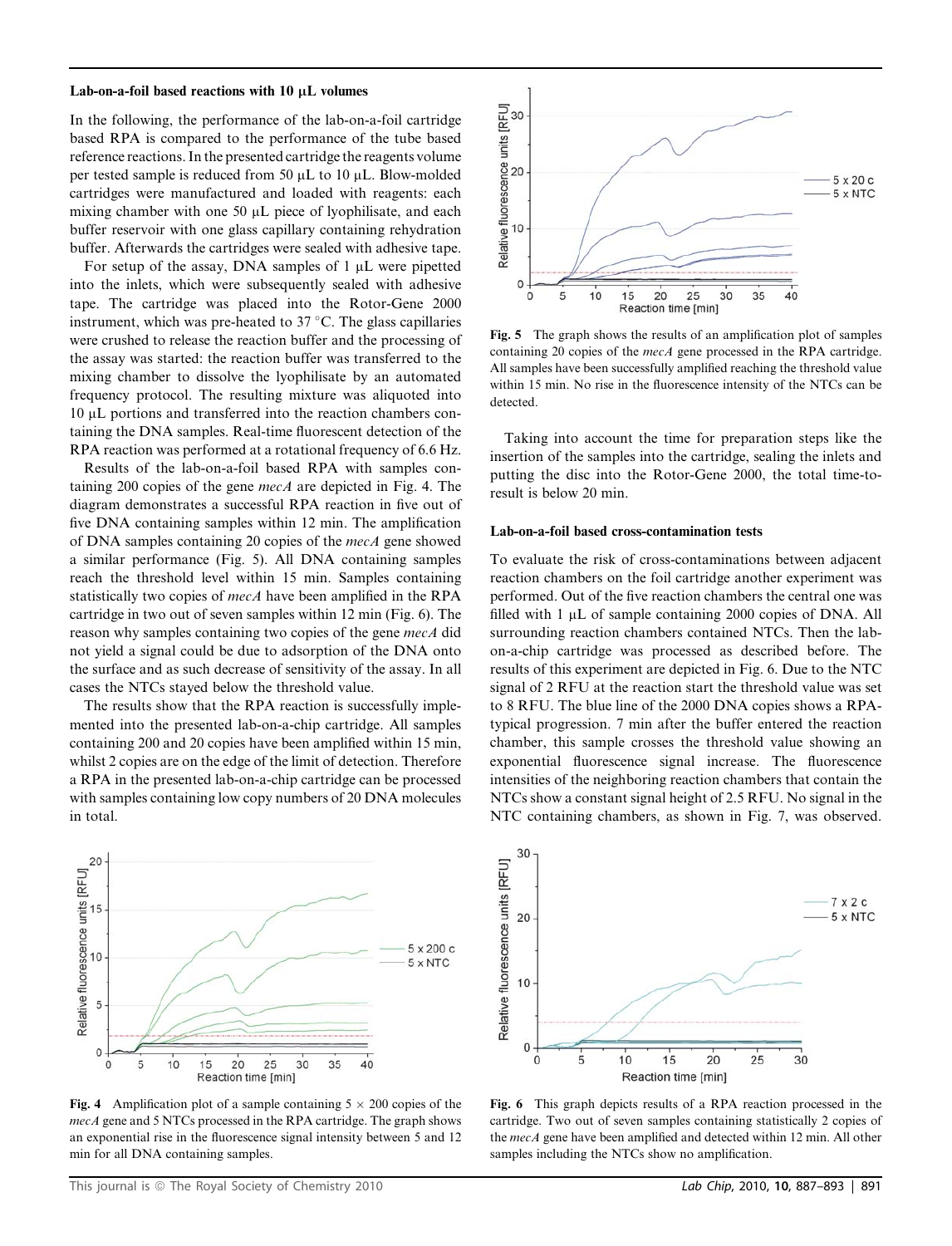

Fig. 7 Results from a cross-contamination test in the lab-on-a-chip. The central chamber out of five reaction chambers is filled with a sample containing 2000 copies of the  $mecA$  gene whereas all adjacent cavities contain NTCs. The graph shows an increase of the fluorescence signal intensity only for the chamber containing the DNA sample. All other chambers exhibit a constant signal proofing that no amplification appeared.

This experiment clearly demonstrates that no DNA from the central chamber entered the neighboring reaction chambers and cross-contamination did not occur.

# Conclusion and outlook

In this work a fully integrated centrifugal lab-on-a-chip system is presented for isothermal amplification of DNA using the RPA reaction. The polymer foil cartridge features prestorage of all necessary liquids and dry reagents for the RPA reaction. The labon-a-chip cartridge allows the parallel processing of up to 30 samples while reducing the number of manual handling steps from approximately 240, excluding the uptake and disposal of pipette tips required in the manual setup of a tube based reaction (30 $\times$  open tubes with lyophilisate, 30 $\times$  add rehydration buffer,  $30 \times$  close tubes,  $30 \times$  vortexing, add sample, vortex, wait, vortex again, and put into readout device), to 68 handling steps in the cartridge for 30 samples  $(30 \times$  pipetting sample in,  $30 \times$  seal sample chamber,  $6 \times$  crush liquid storage (can be automated),  $1 \times$ put disc in instrument,  $1 \times$  start instrument). Therefore a drastic reduction of manual working steps is realized compared to the standard protocol for RPA.

We have demonstrated that a downscaling of the volume of reagents by a factor of five from 50  $\mu$ L to 10  $\mu$ L per reaction is possible, leading to a drastic cost reduction per assay run. The successful detection and amplification of 20 copies of the mecA gene out of a sample were shown and it was proven that no crosscontamination between reaction chambers occurred. All DNA detections were made within 20 min. The short time-to-result in combination with easy handling steps and high sensitivity makes our system attractive for point-of-care applications like the screening of methicillin resistant bacteria in hospitals.

In a clinical environment many samples include genomic DNA featuring a high tendency to be adsorbed to the walls of the reaction chambers. Clinical samples also include a very complex matrix of DNA, proteins and other molecules that may affect the assay performance as well as coat the surfaces of the microstructures. This potentially results in a decrease of the sensitivity of the presented lab-on-a-chip system. Nevertheless, the demands

regarding sensitivity of most clinical applications are well met by the sensitivity of the presented lab-on-a-chip system, making our approach suitable for most clinical exigencies.

For our demonstration, a commercially available real-time PCR cycler was used for processing of the cartridge, incubation and readout. A significant cost reduction for the device could be achieved by replacing the thermocycling capability to a much less complex feature of incubating the cartridge at a constant temperature like  $37 \text{ }^{\circ}\text{C}$ . It is conceivable that such a device could use batteries as energy supply and could therefore also be applicable for diagnostic approaches in third world countries and field studies.

For further developments, multiplexing of the targets is an interesting task that can be realized by exploiting the fluidic design presented in this paper with a little adaption: the sample inlet has to be inside the mixing chamber, while the lyophilisates containing target specific primers are stored inside the reaction chamber. Such a cartridge could be used for genotyping or the analysis of a panel of targets out of one patient sample, like it is necessary for the detection of viral or bacterial subspecies.

#### Notes and references

- 1 P. A. Auroux, Y. Koc, A. deMello, A. Manz and P. J. R. Day, Lab Chip, 2004, 4, 534–546.
- 2 G. Csyako, Clin. Chim. Acta, 2006, 363, 6–31.
- 3 R. K. Saiki, S. Scharf, F. Faloona, K. B. Mullis, G. T. Horn, H. A. Erlich and N. Arnheim, Science, 1985, 230, 1350–1354.
- 4 R. K. Saiki, D. H. Gelfand, S. Stoffel, S. J. Scharf, R. Higuchi, G. T. Horn, K. B. Mullis and H. A. Erlich, Science, 1988, 239, 487–491.
- 5 S. H. Lee, S. W. Kim, J. Y. Kang and C. H. Ahn, Lab Chip, 2008, 8, 2121–2127.
- 6 P. Neuziel, J. Pipper and T. M. Hsieh, Lab Chip, 2006, 2, 292–298.
- 7 B. H. Robertson and J. K. A. Nicholson, Annu. Rev. Public Health, 2004, 26, 281–302.
- 8 C. D. Chin, V. Linder and S. K. Sia, Lab Chip, 2007, 7, 41–57.
- 9 T. B. Christensen, C. M. Pedersen, K. G. Grondhal, T. G. Jensen, A. Sekulovic, D. D. Bang and A. Wolff, J. Micromech. Microeng., 2007, 17, 1527–1532.
- 10 J. L. Garcia-Cordero and A. J. Ricco, in Encyclopedia of Microfluidics and Nanofluidics, ed. D. Li, Springer, Berlin, 2008, pp. 962–970.
- 11 S. Haeberle and R. Zengerle, Lab Chip, 2007, 7, 1094–1110.
- 12 J. Compton, Nature, 1991, 350, 91–92.
- 13 G. T. Walker, M. C. Little, J. G. Nadeau and D. D. Shank, Proc. Natl. Acad. Sci. U. S. A., 1992, 89, 392–396.
- 14 G. T. Walker, M. S. Fraiser, J. L. Schram, M. C. Little, J. G. Nadeau and D. P. Malinovski, Nucleic Acids Res., 1992, 20, 1691–1696.
- 15 T. Notomi, H. Okayama, H. Masubuchi, T. Yonekawa, K. Watanabe, N. Amino and T. Hase, Nucleic Acids Res., 2000, 28(12), E63.
- 16 J. C. Guatelli, K. M. Whitfield, D. Y. Kwoh, K. J. Barringer, D. D. Richman and T. R. Gingeras, Proc. Natl. Acad. Sci. U. S. A., 1990, 87, 1874–1878.
- 17 P. M. Lizardi, X. Huang, T. Zhu, P. Bray-Ward, D. C. Thomas and D. C. Ward, Nat. Genet., 1998, 19.
- 18 M. Vincent, Y. Xu and H. Kong, EMBO Rep., 2004, 5, 795–800.
- 19 A. Gulliksen, L. Solli, F. Karlsen, H. Rogne, E. Hovig, T. Nordstrom and R. Sirevag, Anal. Chem., 2004, 76, 9–14.
- 20 I. K. Dimov, J. L. Garcia-Cordero, J. O'Grady, C. R. Poulsen, C. Viguier, L. Kent, P. Daly, B. Lincoln, M. Maher, R. O'Kennedy, T. J. Smith, A. J. Ricco and L. P. Lee, Lab Chip, 2008, 8, 2071–2078.
- 21 Y. Hataoka, L. Zhang, Y. Mori, N. Tomita, T. Notomi and Y. Baba, Anal. Chem., 2004, 76, 3689–3693.
- 22 L. Lam, S. Sakakihara, K. Ishizuka, S. Takeuchi, H. F. Harata, H. Fujita and H. Noji, Biomed. Microdevices, 2008, 10, 539–546.
- 23 O. Piepenburg, C. H. Williams, D. L. Stemple and N. A. Armes, PLos Biol., 2006, vol. 4(7), E204.
- 24 T. Yonesaki, Y. Ryo, T. Minagawa and H. Takahashi, Eur. J. Biochem., 1985, 148, 127–134.
- 25 T. Shibata, R. P. Cunningham, C. DasGupta and C. M. Radding, Proc. Natl. Acad. Sci. U. S. A., 1979, 76, 5100–5104.